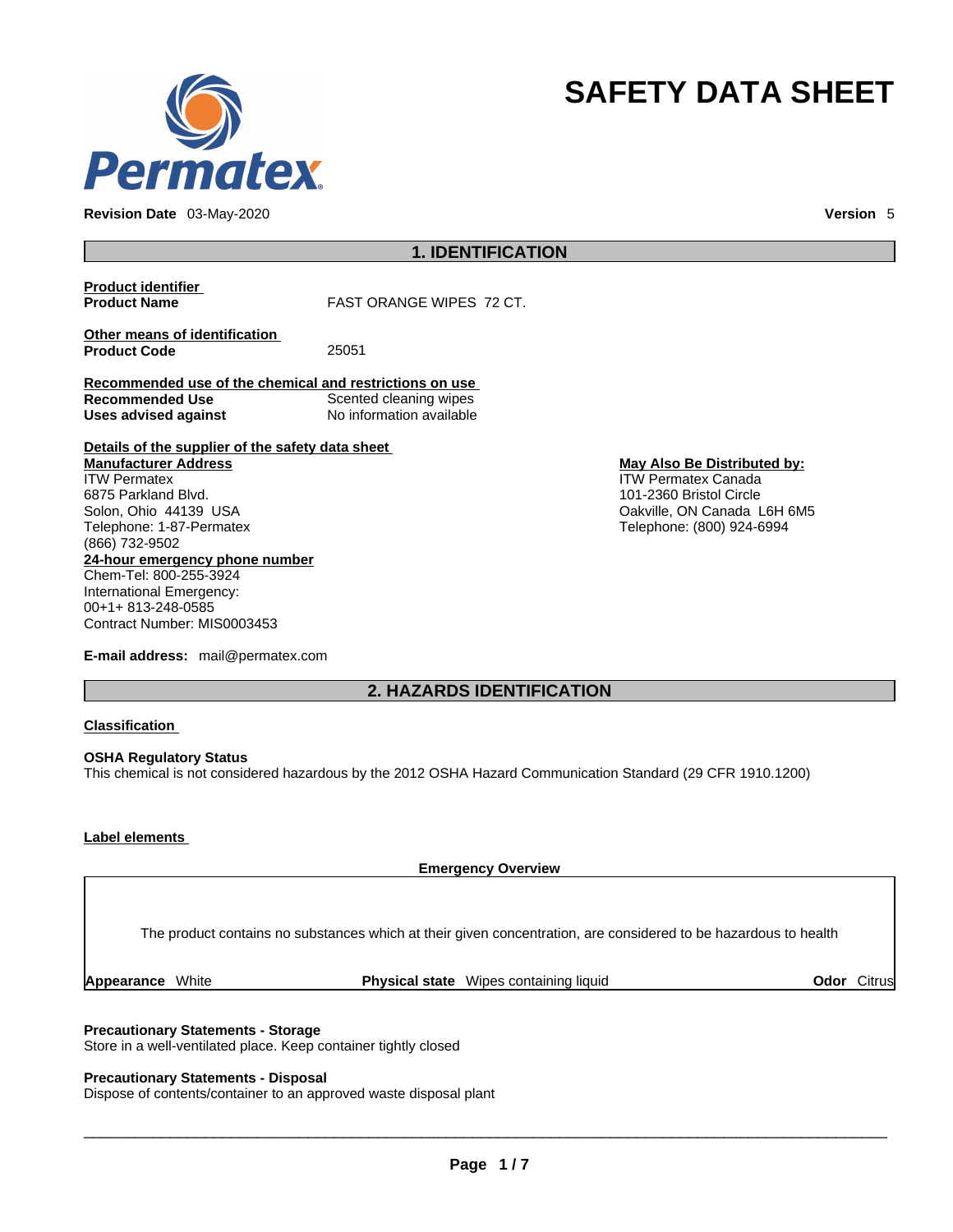**Hazards not otherwise classified (HNOC)**  Not applicable

**Other Information**  Not applicable.

# **3. COMPOSITION/INFORMATION ON INGREDIENTS**

The product contains no substances which at their given concentration, are considered to be hazardous to health.

# **4. FIRST AID MEASURES**

## **Description of first aid measures**

| <b>General advice</b>                                                                                                  | Get medical advice/attention if you feel unwell.                                                                      |  |  |
|------------------------------------------------------------------------------------------------------------------------|-----------------------------------------------------------------------------------------------------------------------|--|--|
| Eye contact                                                                                                            | IF IN EYES:. Rinse thoroughly with plenty of water, also under the eyelids.                                           |  |  |
| <b>Skin contact</b>                                                                                                    | None under normal use conditions.                                                                                     |  |  |
| <b>Inhalation</b>                                                                                                      | None under normal use conditions.                                                                                     |  |  |
| Ingestion                                                                                                              | IF SWALLOWED:. Call a POISON CENTER or doctor/physician if you feel unwell.                                           |  |  |
| Self-protection of the first aider                                                                                     | Ensure that medical personnel are aware of the material(s) involved and take precautions to<br>protect themselves.    |  |  |
| Most important symptoms and effects, both acute and delayed                                                            |                                                                                                                       |  |  |
| <b>Symptoms</b>                                                                                                        | See section 2 for more information.                                                                                   |  |  |
|                                                                                                                        | Indication of any immediate medical attention and special treatment needed                                            |  |  |
| Note to physicians                                                                                                     | Treat symptomatically.                                                                                                |  |  |
|                                                                                                                        | <b>5. FIRE-FIGHTING MEASURES</b>                                                                                      |  |  |
| Suitable extinguishing media<br>Carbon dioxide (CO2), Use dry chemical, Foam<br>Unsuitable extinguishing media<br>None |                                                                                                                       |  |  |
| Specific hazards arising from the chemical<br>None in particular.                                                      |                                                                                                                       |  |  |
| <b>Explosion data</b><br><b>Sensitivity to Mechanical Impact</b><br><b>Sensitivity to Static Discharge</b>             | None.<br>None.                                                                                                        |  |  |
| Protective equipment and precautions for firefighters<br>protective gear.                                              | As in any fire, wear self-contained breathing apparatus pressure-demand, MSHA/NIOSH (approved or equivalent) and full |  |  |
|                                                                                                                        | <b>6. ACCIDENTAL RELEASE MEASURES</b>                                                                                 |  |  |

**Personal precautions, protective equipment and emergency procedures**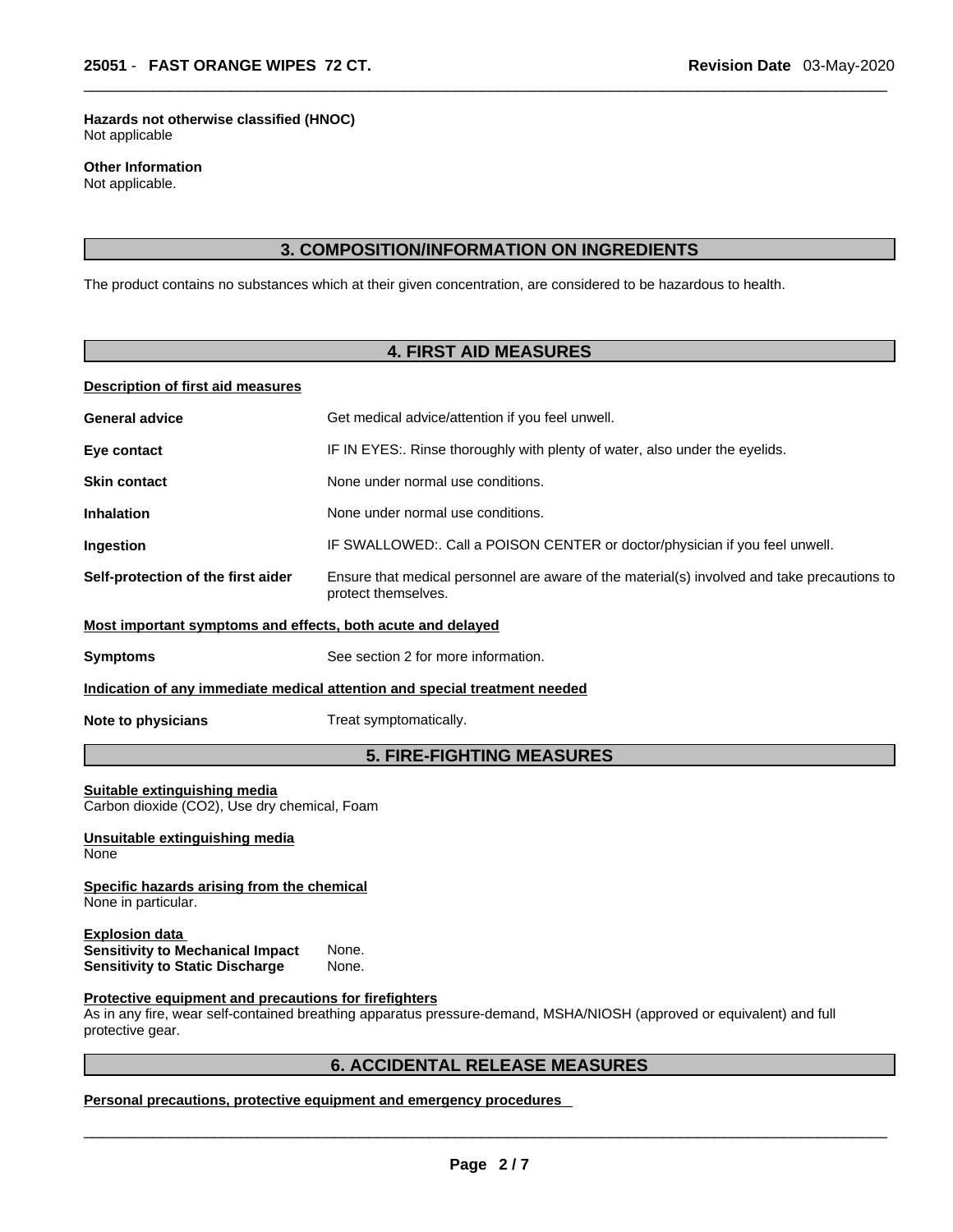| <b>Personal precautions</b>                                                                                                        | Avoid contact with eyes.                                                                                                                        |  |  |
|------------------------------------------------------------------------------------------------------------------------------------|-------------------------------------------------------------------------------------------------------------------------------------------------|--|--|
| <b>Environmental precautions</b>                                                                                                   |                                                                                                                                                 |  |  |
| <b>Environmental precautions</b>                                                                                                   | See section 12 for additional ecological information.                                                                                           |  |  |
| Methods and material for containment and cleaning up                                                                               |                                                                                                                                                 |  |  |
| <b>Methods for containment</b>                                                                                                     | Prevent further leakage or spillage if safe to do so.                                                                                           |  |  |
| Methods for cleaning up                                                                                                            | Sweep up and shovel into suitable containers for disposal.                                                                                      |  |  |
| Prevention of secondary hazards                                                                                                    | Clean contaminated objects and areas thoroughly observing environmental regulations.                                                            |  |  |
|                                                                                                                                    | 7. HANDLING AND STORAGE                                                                                                                         |  |  |
| <b>Precautions for safe handling</b>                                                                                               |                                                                                                                                                 |  |  |
| Advice on safe handling                                                                                                            | Handle in accordance with good industrial hygiene and safety practice.                                                                          |  |  |
| Conditions for safe storage, including any incompatibilities                                                                       |                                                                                                                                                 |  |  |
| <b>Storage Conditions</b>                                                                                                          | Keep in a dry place.                                                                                                                            |  |  |
| Incompatible materials                                                                                                             | None known                                                                                                                                      |  |  |
|                                                                                                                                    | 8. EXPOSURE CONTROLS/PERSONAL PROTECTION                                                                                                        |  |  |
| <b>Control parameters</b>                                                                                                          |                                                                                                                                                 |  |  |
| <b>Exposure Guidelines</b><br><b>Other Information</b>                                                                             | Vacated limits revoked by the Court of Appeals decision in AFL-CIO v. OSHA, 965 F.2d 962<br>(11th Cir., 1992).                                  |  |  |
| <b>Appropriate engineering controls</b>                                                                                            |                                                                                                                                                 |  |  |
| <b>Engineering Controls</b>                                                                                                        | Eyewash stations                                                                                                                                |  |  |
|                                                                                                                                    | Individual protection measures, such as personal protective equipment                                                                           |  |  |
| <b>Eye/face protection</b>                                                                                                         | None under normal use conditions.                                                                                                               |  |  |
| Skin and body protection                                                                                                           | None under normal use conditions.                                                                                                               |  |  |
| <b>Respiratory protection</b>                                                                                                      | None under normal use conditions.                                                                                                               |  |  |
| <b>General Hygiene Considerations</b>                                                                                              | Handle in accordance with good industrial hygiene and safety practice. Regular cleaning of<br>equipment, work area and clothing is recommended. |  |  |
|                                                                                                                                    | 9. PHYSICAL AND CHEMICAL PROPERTIES                                                                                                             |  |  |
| 9.1. Information on basic physical and chemical properties<br><b>Physical state</b><br>Appearance<br>Odor<br><b>Odor threshold</b> | Wipes containing liquid<br>White<br><b>Citrus</b><br>No information available                                                                   |  |  |

| <b>Property</b>                | Values                   | Remarks • Method |
|--------------------------------|--------------------------|------------------|
| рH                             | $4.0 - 7.0$              |                  |
| Melting point / freezing point | No information available |                  |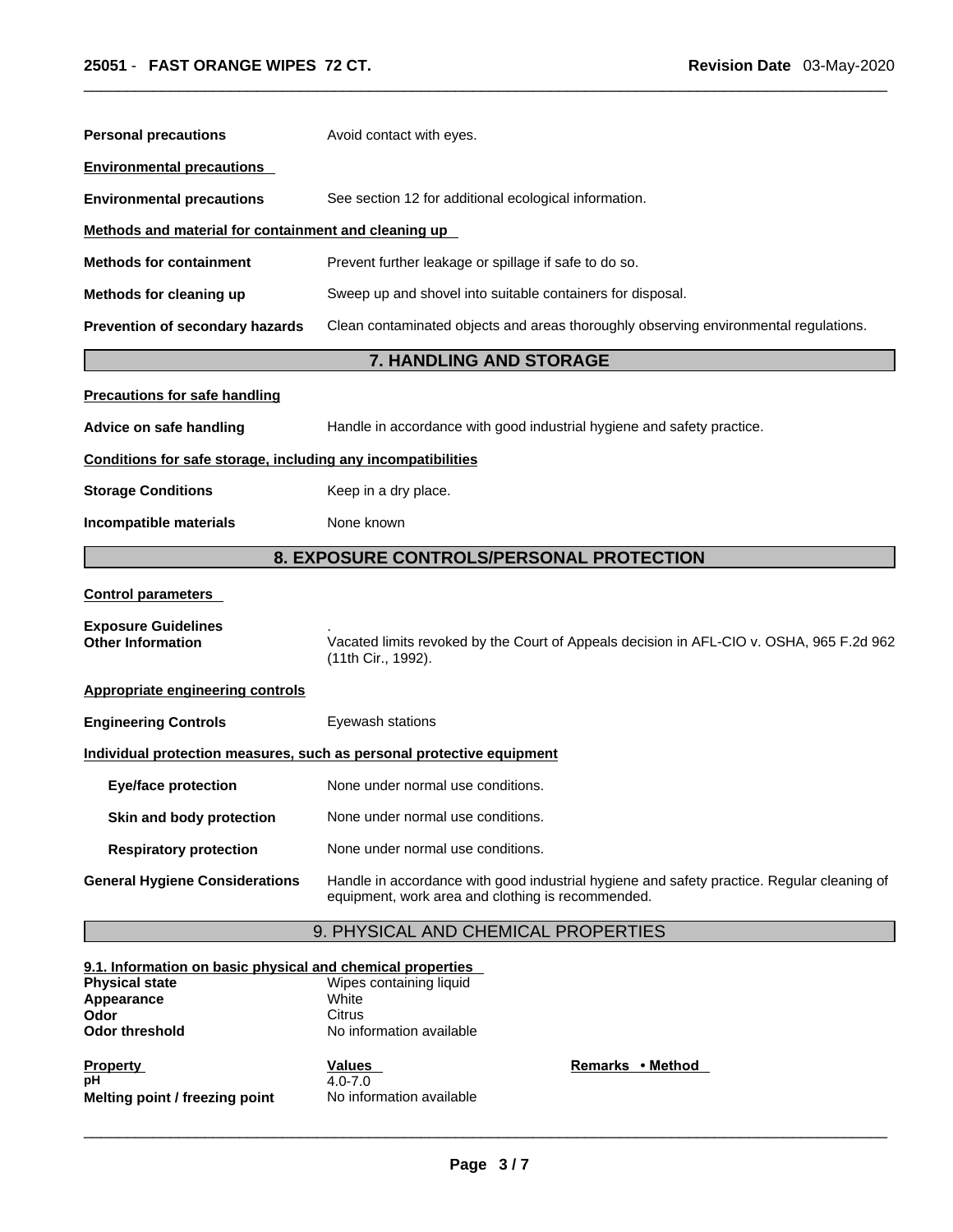**Explosive properties**<br> **Oxidizing properties**<br>
No information available **Oxidizing properties Boiling point / boiling range** No information available **Flash point** No information available **Evaporation rate** No information available **Flammability (solid, gas)** No information available **Flammability Limit in Air Upper flammability limit:** No information available **Lower flammability limit:** No information available **Vapor pressure** No information available **Vapor density No information available Relative density** 0.985-1.005 **Water solubility <br>
<b>Solubility (ies)** Mo information available<br>
No information available **Partition coefficient**<br> **Autoignition temperature**<br>
No information available **Autoignition temperature No information available**<br> **Decomposition temperature No information available Decomposition temperature**<br>**Kinematic viscosity Kinematic viscosity**<br> **Channic viscosity**<br>
No information available<br>
No information available

**Other Information Softening point** No information available **Molecular weight** No information available **VOC Content (%)** 0 **Density Density Density No information available Bulk density No information available SADT (self-accelerating decomposition temperature)**

**No information available** 

**Dynamic viscosity** No information available

**No information available** No information available

# **10. STABILITY AND REACTIVITY**

**Reactivity** 

No information available

#### **Chemical stability**

Stable under normal conditions

# **Possibility of Hazardous Reactions**

None under normal processing.

#### **Conditions to avoid**  Excessive heat.

**Incompatible materials**  None known

#### **Hazardous Decomposition Products**

None under normal use conditions

# **11. TOXICOLOGICAL INFORMATION**

### **Information on likely routes of exposure**

| <b>Inhalation</b>   | Not an expected route of exposure.                                                 |
|---------------------|------------------------------------------------------------------------------------|
| Eye contact         | Contact with eyes may cause irritation. May cause redness and tearing of the eyes. |
| <b>Skin contact</b> | No known hazard in contact with skin.                                              |
| Ingestion           | Ingestion may cause irritation to mucous membranes.                                |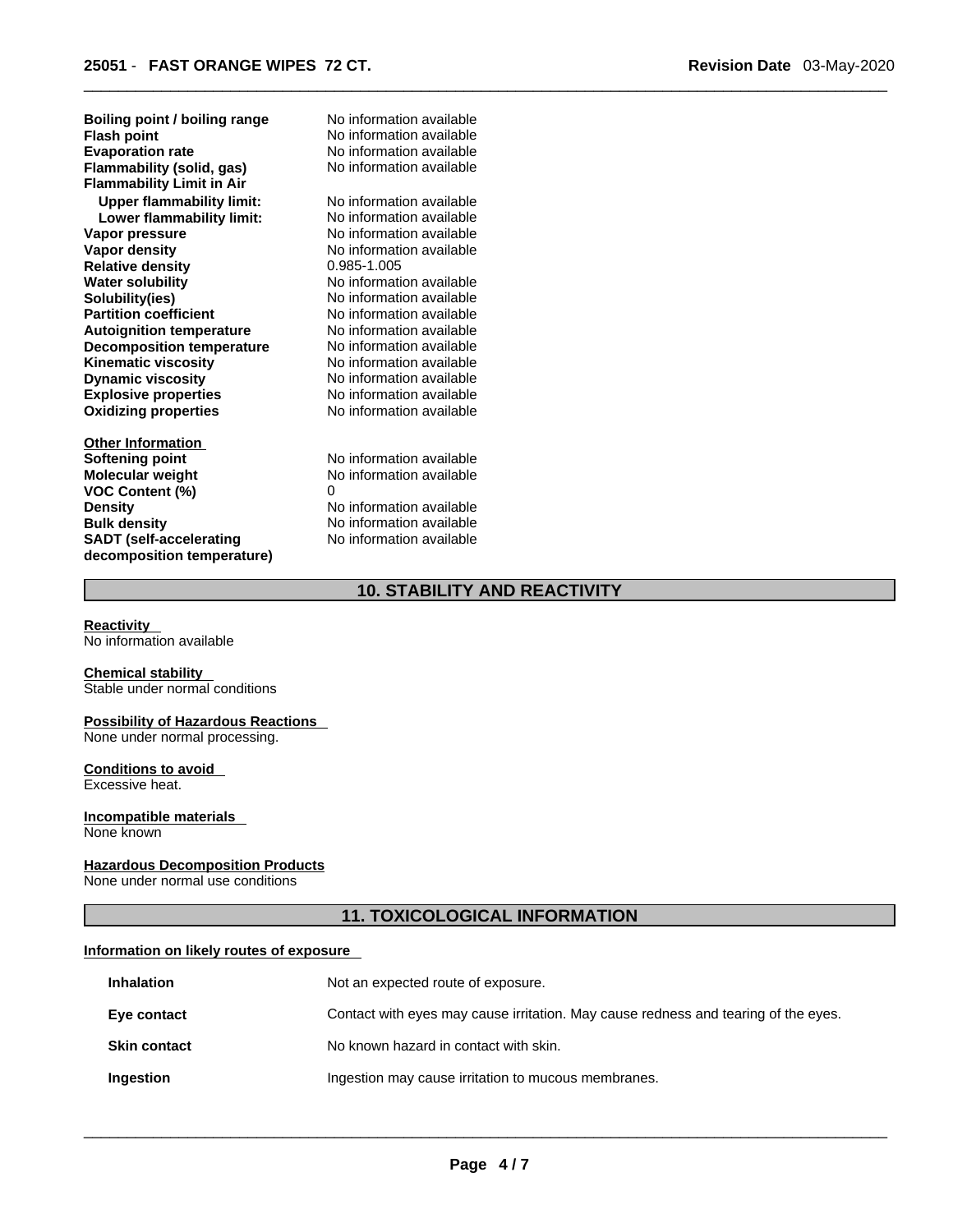| Information on toxicological effects                                     |                                                                                                        |  |
|--------------------------------------------------------------------------|--------------------------------------------------------------------------------------------------------|--|
| <b>Symptoms</b>                                                          | No information available.                                                                              |  |
|                                                                          | Delayed and immediate effects as well as chronic effects from short and long-term exposure             |  |
| <b>Sensitization</b><br><b>Germ cell mutagenicity</b><br>Carcinogenicity | No information available.<br>No information available.<br>No information available.                    |  |
| <b>ATEmix (oral)</b>                                                     | The following values are calculated based on chapter 3.1 of the GHS document .<br>316667 mg/kg         |  |
|                                                                          | <b>12. ECOLOGICAL INFORMATION</b>                                                                      |  |
| <b>Ecotoxicity</b>                                                       |                                                                                                        |  |
|                                                                          | 0 % of the mixture consists of component(s) of unknown hazards to the aquatic environment              |  |
| <b>Persistence and degradability</b><br>No information available.        |                                                                                                        |  |
| <b>Bioaccumulation</b><br>No information available.                      |                                                                                                        |  |
| <b>Mobility</b><br>No information available.                             |                                                                                                        |  |
| Other adverse effects<br>No information available                        |                                                                                                        |  |
| <b>13. DISPOSAL CONSIDERATIONS</b>                                       |                                                                                                        |  |
| <b>Waste treatment methods</b>                                           |                                                                                                        |  |
| <b>Disposal of wastes</b>                                                | Disposal should be in accordance with applicable regional, national and local laws and<br>regulations. |  |
| <b>Contaminated packaging</b>                                            | Do not reuse container.                                                                                |  |
| <b>US EPA Waste Number</b>                                               | Not applicable                                                                                         |  |

# **14. TRANSPORT INFORMATION**

| Proper shipping name:                | Not regulated |
|--------------------------------------|---------------|
| IATA<br>Proper shipping name:        | Not regulated |
| <b>IMDG</b><br>Proper shipping name: | Not regulated |

| <b>15. REGULATORY INFORMATION</b> |  |
|-----------------------------------|--|
| International Inventories         |  |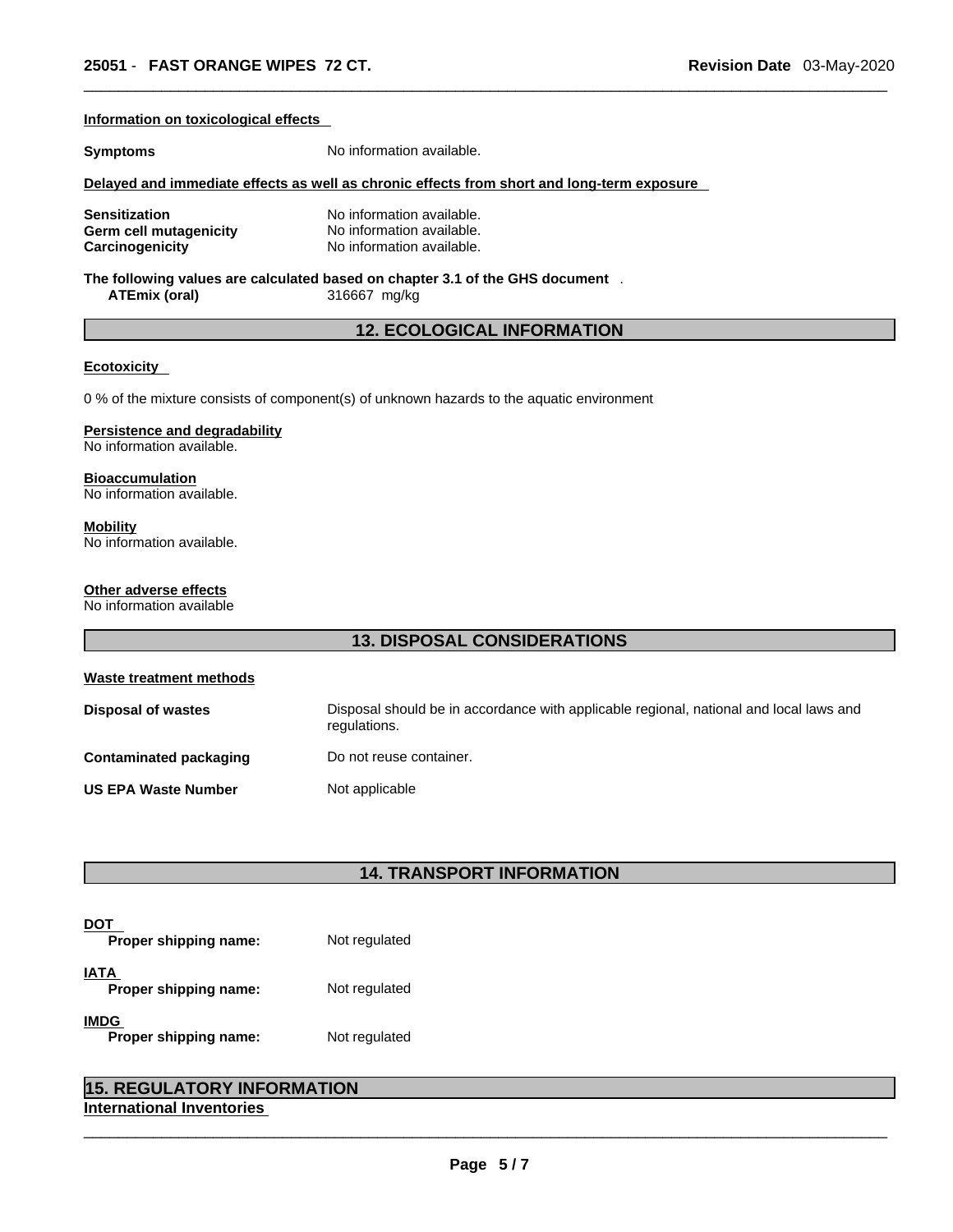| TSCA                 | Complies       |
|----------------------|----------------|
| <b>DSL/NDSL</b>      | Complies       |
| <b>EINECS/ELINCS</b> | Complies       |
| ENCS                 | Not determined |
| <b>IECSC</b>         | Complies       |
| KECL                 | Not determined |
| PICCS                | Not determined |
| AICS                 | Not determined |

#### **Legend:**

**TSCA** - United States Toxic Substances Control Act Section 8(b) Inventory **DSL/NDSL** - Canadian Domestic Substances List/Non-Domestic Substances List  **EINECS/ELINCS** - European Inventory of Existing Chemical Substances/European List of Notified Chemical Substances **ENCS** - Japan Existing and New Chemical Substances **IECSC** - China Inventory of Existing Chemical Substances **KECL** - Korean Existing and Evaluated Chemical Substances **PICCS** - Philippines Inventory of Chemicals and Chemical Substances

**AICS** - Australian Inventory of Chemical Substances

### **US Federal Regulations**

## **SARA 313**

Section 313 of Title III of the Superfund Amendments and Reauthorization Act of 1986 (SARA). This product does not contain any chemicals which are subject to the reporting requirements of the Act and Title 40 of the Code of Federal Regulations, Part 372

#### **SARA 311/312 Hazard Categories**

| Acute health hazard               | Yes |  |
|-----------------------------------|-----|--|
| <b>Chronic Health Hazard</b>      | No. |  |
| Fire hazard                       | N٥  |  |
| Sudden release of pressure hazard | No. |  |
| <b>Reactive Hazard</b>            | N٥  |  |

#### **CWA (Clean WaterAct)**

This product does not contain any substances regulated as pollutants pursuant to the Clean Water Act (40 CFR 122.21 and 40 CFR 122.42)

#### **CERCLA**

This material, as supplied, does not contain any substances regulated as hazardous substances under the Comprehensive Environmental Response Compensation and Liability Act (CERCLA) (40 CFR 302) or the Superfund Amendments and Reauthorization Act (SARA) (40 CFR 355). There may be specific reporting requirements at the local, regional, or state level pertaining to releases of this material

## **US State Regulations**

**California Proposition 65** This product contains the following Proposition 65 chemicals **U.S. State Right-to-Know Regulations** 

**U.S. EPA Label Information EPA Pesticide Registration Number** Not applicable

#### **WHMIS Hazard Class**

Non-controlled

# **16. OTHER INFORMATION, INCLUDING DATE OF PREPARATION OF THE LAST REVISION**

| <b>NFPA</b> | <b>Health hazards</b> | -lammabilitv | <b>Instability</b>      |                            |
|-------------|-----------------------|--------------|-------------------------|----------------------------|
| <b>HMIS</b> | <b>Health hazards</b> | -lammability | <b>Physical hazards</b> | <b>Personal protection</b> |

NFPA (National Fire Protection Association) HMIS (Hazardous Material Information System)